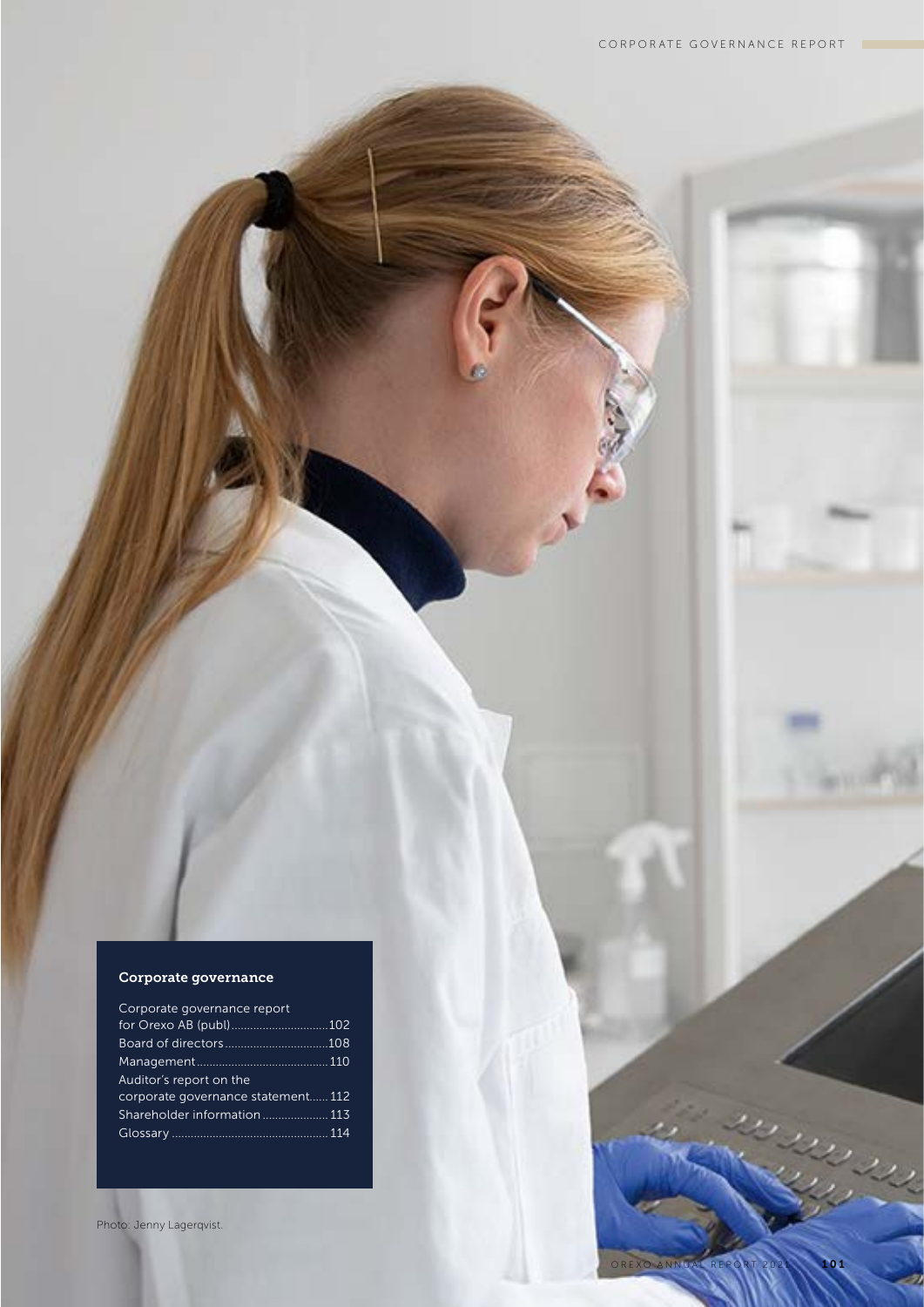## Corporate governance report for Orexo AB (publ)

Orexo is a Swedish public limited liability company, with its registered office in Uppsala, Sweden. The company's shares are listed on Nasdaq (Mid Cap) Stockholm under the symbol ORX and with American Depositary Receipts (ADRs) traded on OTCQX under the symbol ORXOY. Corporate Governance in Orexo is based on applicable laws, rules and recommendations such as the Swedish Code of Corporate Governance ("the Code"), Orexo's articles of association and internal regulations and guidelines.

The aim of corporate governance at Orexo is to create a clear division of roles and responsibilities between shareholders, the Board of Directors and Management.

Internal governance, control and risk management concerning financial reporting are fundamental factors in Orexo's business control.



The governance, management and control of Orexo are divided between the General Meeting of Shareholders, the Board of Directors and the President.

### Examples of external regulations influencing corporate governance

## • Swedish Companies Act

- Regulations governing external reporting, such as the accounting law and the Annual Report law
- Nasdaq Stockholm rules for issuers
- OTCQX rules for companies trading ADRs on OTCQX
- Swedish Code of Corporate Governance (the Code, www.bolagsstyrning.se)

## Examples of internal rules of significance for corporate governance

- Articles of Association
- Formal work plan for the Board of Directors (including terms of reference for Board Committees)
- Terms of reference for the President
- Guidelines for remuneration of senior executives
- Finance policy
- IR policy
- IT policy
- Financial guidelines
- HR guidelines
- Business Compliance and Ethics code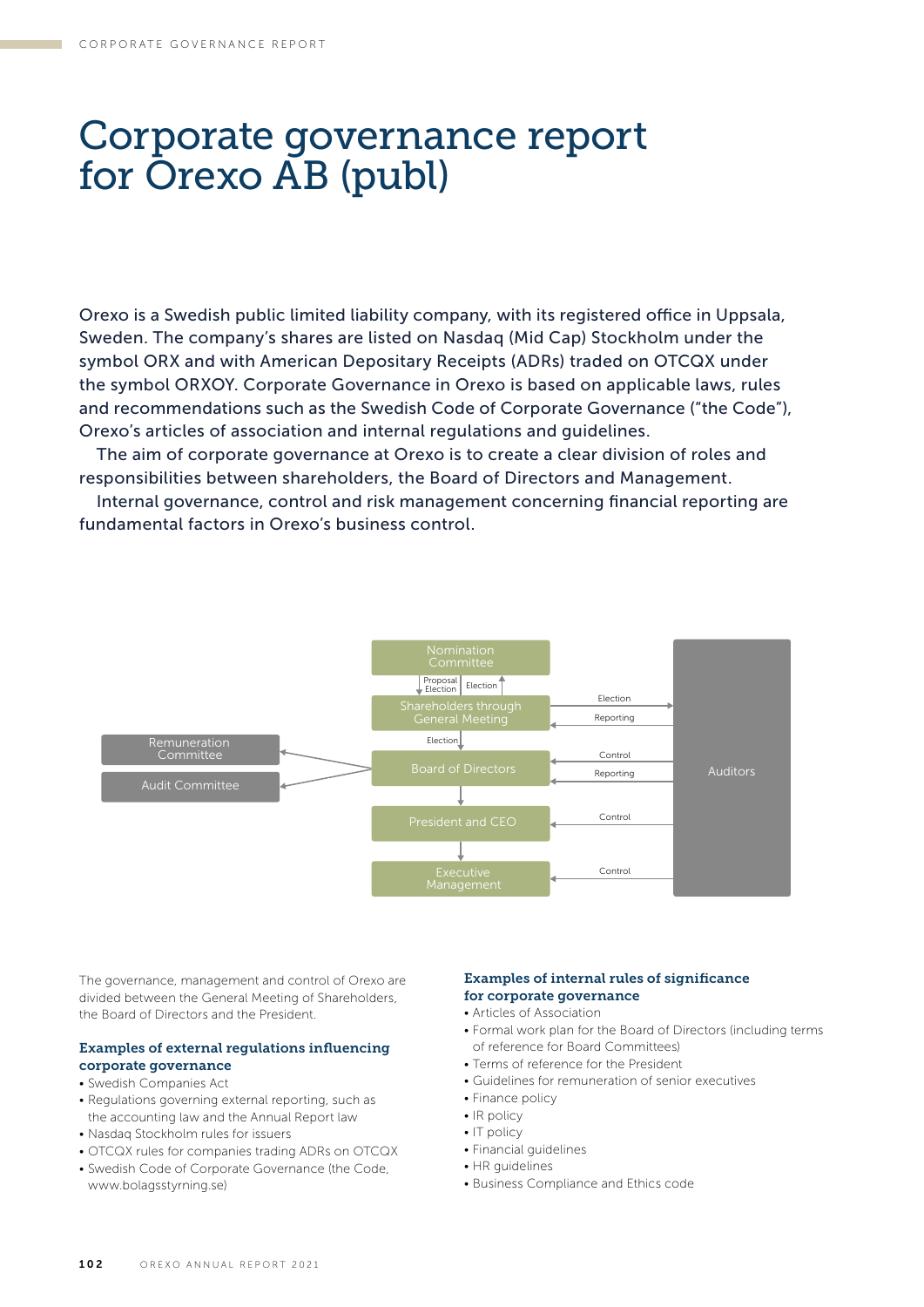## Shareholders

Orexo's share has been listed on Nasdaq Stockholm since 2005. At year-end, the total number of shares amounted to 34,710,639 (34,710,639), distributed among 7,272 shareholders (8,814).

The 10 largest shareholders held 58.3 percent (61.7) of the outstanding shares, management 0.4 percent (0.5) and other shareholders 41.3 percent (37.8). At December 31, 2021 one shareholder held shares representing 10 percent or more of the company – Novo Holding A/S, 27.8 percent. Non-Swedish shareholders accounted for approximately 43 percent (47) of the total number of shares. Institutions and industrial owners hold the majority of shares. At year-end, 74 percent (78) of the shares were held by legal entities, and 26 percent (22) by private individuals. Since November 13, 2013, the share is available in the US as an ADR on the OTCQX market.

## Articles of Association

The Articles of Association are adopted by the General Meeting of Shareholders and outline a number of mandatory tasks of a fundamental nature for the company. Notification of the convening of the General Meetings is issued through an advertisement being placed on Orexo's website and in Postoch Inrikes Tidningar (Official Swedish Gazette). Confirmation that a General Meeting has been convened shall be announced in the Svenska Dagbladet newspaper. The Articles of Association state that Orexo shall conduct research and development, and manufacture, market and sell pharmaceuticals and diagnostic preparations. Orexo's Articles of Association also state that the Board of Directors shall have its registered office in Uppsala, Sweden, and shall consist of a minimum of three and a maximum of nine members, with a maximum of three deputies. The Articles of Association contain no special provisions on the appointment or dismissal of Board members. Amendments to the Articles of Association are made in accordance with the provisions of the Swedish Companies Act following a resolution of the General Meeting. The complete Articles of Association are available at www.orexo.com.

## Annual General Meeting

Orexo's highest decision-making body is the General Meeting, at which every shareholder who is entered in the share register and who has provided notification of their attendance within the stipulated time is entitled to participate and vote for the amount of shares held. Shareholders can also be represented by proxy at General Meetings. One share entitles the holder to one vote at General Meetings, and there are no limits as to how many votes each shareholder can cast at a General Meeting. Resolutions at General Meetings are passed with a simple majority, unless the Companies Act stipulates a higher percentage of the shares and votes represented at the Meeting.

The Annual General Meeting elects members to the Board of Directors and sets Board fees. The other mandatory tasks of the Annual General Meeting include adopting the company's balance sheet and income statement, passing resolutions on

the appropriation of earnings from operations, remuneration guidelines for senior executives and decisions concerning discharge from liability for Board members and the President. The Annual General Meeting also elects the company's auditor and sets the auditors' fees. In accordance with the Articles of Association, the Annual General Meeting shall be held in either Uppsala or Stockholm.

## Annual General Meeting 2021

The Annual General Meeting was held on Tuesday, April 13, 2021 in Uppsala. At the Meeting:

- James Noble, Staffan Lindstrand, Henrik Kjaer Hansen, David Colpman, Kirsten Detrick, Mary-Pat Christie, Fred Wilkinson and Charlotte Hansson were re-elected as Board members.
- James Noble was re-elected as new Chairman of the Board.
- Ernst and Young Aktiebolag was re-elected as auditor.
- A resolution was adopted that fees for Board members should amount to SEK 3,550,000, with SEK 900,000 paid to the Chairman of the Board, SEK 300,000 to each of the other Board members, and a total of SEK 400,000 distributed between the members of the Audit Committee, so that the Chairman of the committee receives SEK 200,000 and SEK 200,000 is distributed between the other committee members for their work on the committee, and in total 150,000 to be allocated to the members of the remuneration committee in equal parts between the members of the committee, and that fees to the auditor should be paid against approved accounts.
- Further, the annual general meeting resolved on an additional board fee in accordance with the nomination committee's proposal to the board members James Noble, David Colpman, Kirsten Detrick, Fred Wilkinson, Mary Pat Christie and Charlotte Hansson of SEK 950,000, subject to (i) the board member's acquisition of shares in Orexo for the entire part (after taxes) of such additional board fee as soon as possible following the annual general meeting's resolution and the pay-out of the additional board fee, and (ii) the board member's commitment not to sell the shares during the board member's entire tenure on the Orexo board. The additional board fee is to be allocated as follows: SEK 450,000 to the chairman, corresponding to 50 percent of the ordinary board fee to the chairman, and SEK 100,000 to each of David Colpman, Kirsten Detrick, Fred Wilkinson, Mary Pat Christie and Charlotte Hansson, corresponding to 33 percent of the ordinary board fee to such board members. In the event that the board member, before the succeeding annual general meeting, is dismissed due to breach of his/ her obligations as a board member or leaves the board at his/her own request, the board member must repay the entire additional board fee (after taxes).
- The Board's motion concerning guidelines for remuneration to the management was approved.
- The motion concerning the appointment of a Nomination Committee for AGM 2022 was approved.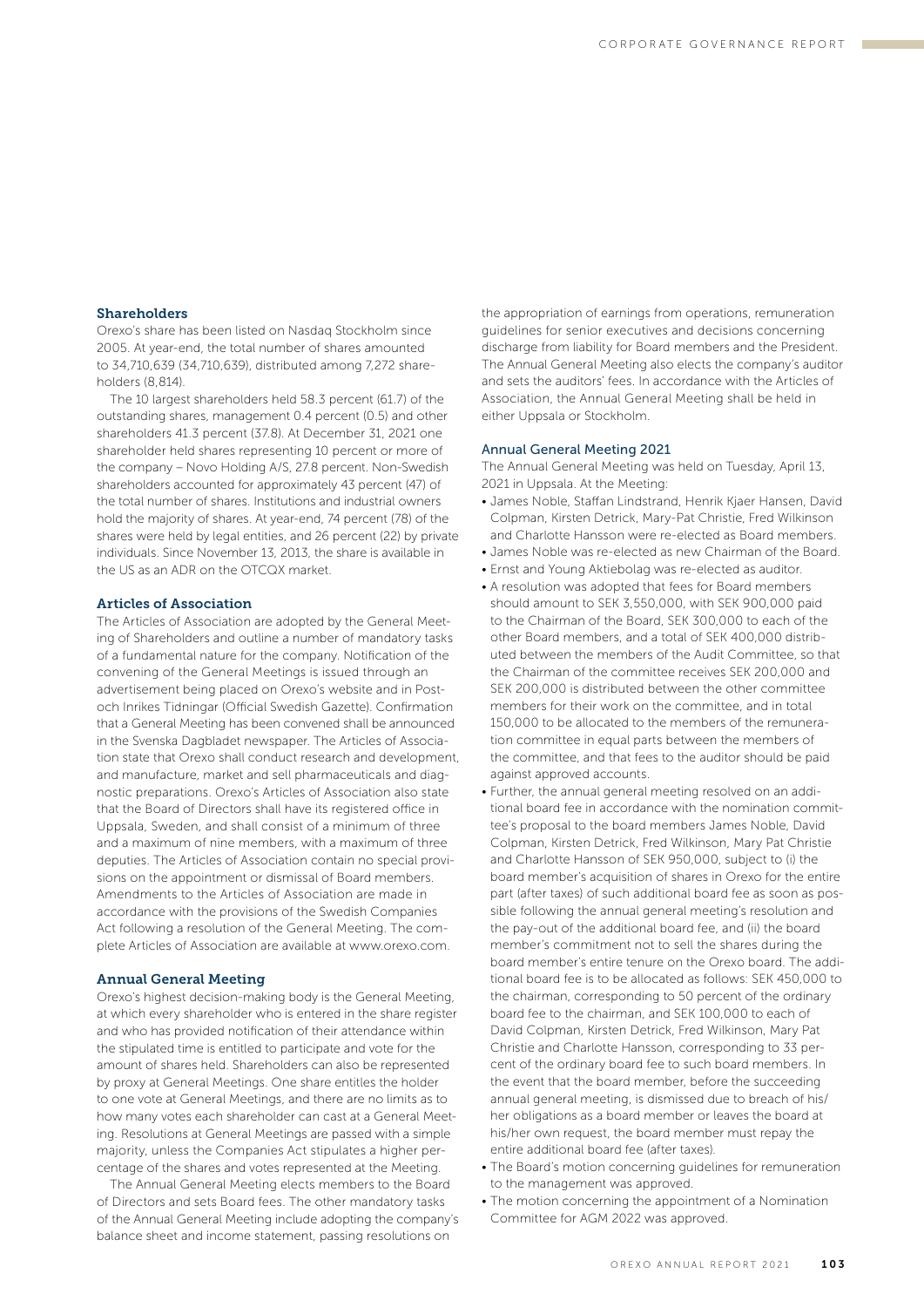- The balance sheet and income statement for the parent company and the Group for the 2020 fiscal year were adopted. It was resolved that there should be no dividend for 2020 and that the results of the company shall be carried forward.
- The Annual General Meeting granted Board members and the President discharge from liability for the 2020 fiscal year.
- A resolution was adopted in accordance with the Board's proposal concerning authorization of the Board to resolve to issue shares.
- A resolution was adopted in accordance with the Board's proposal concerning authorization of the Board to repurchase and transfer the company's own shares.
- A resolution was adopted in accordance with the Board's proposal concerning to adopt a long-term incentive program for senior executives and key employees within the Orexo group.
- The annual general meeting resolved, in accordance with the board's proposal, to make certain amendments to the articles of association as a result of statutory amendments and the annual general meeting's resolution to cancel all of the company's outstanding class C shares on 16 April 2020.
- The Board's motions concerning a long-term incentive program for senior executives and key employees and a longterm incentive program for for certain Global Management Team employees and US Leadership Team employees were approved.

Complete information about the 2021 Annual General Meeting can be found at www.orexo.com.

## Annual General Meeting 2022

The Annual General Meeting of Orexo AB will be held on Tuesday, April 21, 2022. Full information about the Annual General Meeting can be found on the company's website, https://orexo.com/about-us/corporate-governance/.

#### Nomination Committee

The 2021 Annual General Meeting adopted a resolution that the Company should have a Nomination Committee. The Nomination Committee represents the company's shareholders. It is tasked with creating the best possible basis for the General Meeting's resolutions regarding the election of Board members and Board fees and with submitting proposals concerning, for example, the appointment of auditors and auditors' fees. The Nomination Committee comprises representatives of the three largest shareholders in terms of voting rights as per September 30, 2021, in addition to the Chairman of the Board. The composition of the Nomination Committee was announced on Orexo's website and in a press release on November 1, 2021. The Committee held 2 (11) meeting during the year.

Through the Chairman of the Board, the Nomination Committee reviewed the evaluation of the Board's work and received information regarding developments in the company. The principal requirements to be imposed on the Board of Orexo and the importance of independent Board members were discussed.

No special remuneration was paid for participation in the Nomination Committee.

#### Nomination Committee for the Annual General Meeting 2021: Name Representatives

| name                | Representatives                                                                    |
|---------------------|------------------------------------------------------------------------------------|
| Christian Salling   | Novo Holding A/S, and Chairman of<br>the Nomination Committee                      |
| Patrik Walldov      | Representantative for Anders Walldov (incl.<br>indirect holding via Brohuvudet AB) |
| Claus Berner Møller | Arbeidsmarkedets Tillaegspension (ATP)                                             |
| James Noble         | Chairman of the Board of Orexo                                                     |

Combined, the Nomination Committee represents about 38 percent of the number of shares and votes in the company, based on shareholder data at the time of appointment.

#### Composition of the Board

| Name                | <b>Function</b>       | Independent | Elected | Present at<br><b>Board meetings</b> | Present at<br>Remuneration<br>Committee | Present at<br><b>Audit Committee</b> |
|---------------------|-----------------------|-------------|---------|-------------------------------------|-----------------------------------------|--------------------------------------|
| James Noble         | Chairman of the Board |             | 2020    | 16/16                               | 2/2                                     | 4/4                                  |
| David Colpman       | Board member          |             | 2015    | 16/16                               | 2/2                                     |                                      |
| Charlotte Hansson   | Board member          |             | 2020    | 16/16                               |                                         | 4/4                                  |
| Henrik Kjaer Hansen | Board member          |             | 2018    | 16/16                               |                                         | 4/4                                  |
| Mary-Pat Christie   | Board member          |             | 2019    | 16/16                               |                                         |                                      |
| Staffan Lindstrand  | Board member          |             | 2002    | 16/16                               | 2/2                                     |                                      |
| Fred Wilkinson      | Board member          |             | 2019    | 15/16                               |                                         |                                      |
| Kirsten Detrick     | Board member          |             | 2016    | 16/16                               |                                         |                                      |

Independent in relation to Orexo and its management

 $\blacksquare$  Independent in relation to Orexo, its management and the company's largest shareholders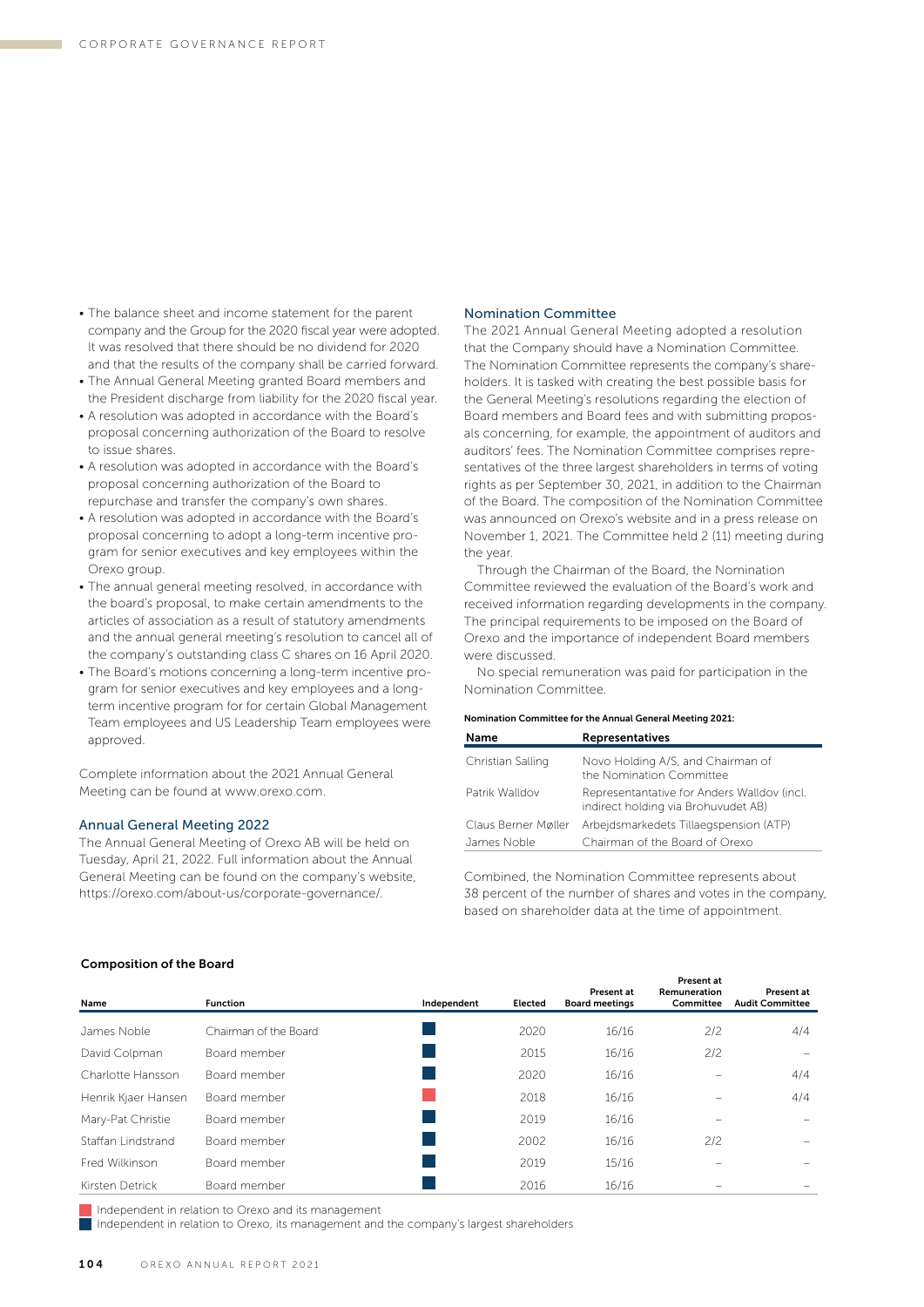## Board of Directors

The Board of Directors have a responsibility to the shareholders for the Group's management and organization. They monitor the president's work and continuously follows the business development and the reliability of the internal control within the company. The Board's responsibility is regulated in the Companies Act and the formal work plan that is established annually. The formal work plan establishes the division of the Board's work between the Board in its entirety and the Board's various committees and between the Board and the President. It also sets out the items to be addressed at Board meetings and the manner in which the President provides the Board with information and reports. The Board has appointed Audit and Remuneration Committees from within its ranks.

At year-end, Orexo's Board of Directors consisted of Chairman James Noble and Board members David Colpman, Staffan Lindstrand, Henrik Kjaer Hansen, Charlotte Hansson, Kirsten Detrick, Mary-Pat Christie and Fred Wilkinson. For a more detailed description of Board members, please refer to page 108.

#### The work of the Board

The Board's formal work plan establishes the items to be addressed at the scheduled Board meetings. Following presentations by the Audit Committee and President, the Board reviews all interim reports prior to publishing. The company's long-term targets and strategy and its budget are evaluated and approved by the Board. At each Board meeting, the President or another senior executive reports on the business situation and the status of relevant projects.

In addition to the statutory Board meeting, at least six scheduled Board meetings must be held. At the Board meeting during which the annual audit is to be considered, the Board meets with the auditors without the participation of the company's management.

 It is incumbent upon the Board to ensure that the guidelines for remuneration to senior executives approved by the Annual General Meeting are followed and that the Annual General Meeting proposes guidelines for remuneration to senior executives.

Each year, the Board's work is evaluated by way of discussions and through external assessment. The results of the evaluation are presented to the Board and Orexo's Nomination Committee and form the basis for proposals for Board members. In matters concerning ownership Orexo is represented by the Chairman of the Board.

During the year, the Board held 16 (14) meetings, of which 16 (14) were telephone conferences or meetings by circulation. The Board mainly addressed and resolved on issues concerning the company's strategic direction, the status of projects, the follow-up of financial performance, financing, investment matters, external reporting, budget planning and follow-up. These issues are addressed by the Board in its entirety.

#### Remuneration of the Board

The 2021 Annual General Meeting resolved that Board fees should amount to SEK 3,550,000, of which SEK 900,000 was to be paid to the Chairman of the Board, SEK 300,000 to each of the other Board members, and a total of SEK 400,000 to be divided among the members of the Audit Committee, so that the Chairman of the committee receives SEK 200,000 and the other committee members share SEK 200,000, and in total 150,000 to be allocated to the members of the remuneration committee in equal parts between the members of the committee. Further, the annual general meeting resolved on an additional board fee in accordance with the nomination committee's proposal to the board members James Noble, David Colpman, Kirsten Detrick, Fred Wilkinson, Mary Pat Christie and Charlotte Hansson of SEK 950,000, subject to (i) the board member's acquisition of shares in Orexo for the entire part (after taxes) of such additional board fee as soon as possible following the annual general meeting's resolution and the pay-out of the additional board fee, and (ii) the board member's commitment not to sell the shares during the board member's entire tenure on the Orexo board. The additional board fee is to be allocated as follows: SEK 450,000 to the chairman, corresponding to 50 percent of the ordinary board fee to the chairman, and SEK 100,000 to each of David Colpman, Kirsten Detrick, Fred Wilkinson, Mary Pat Christie and Charlotte Hansson, corresponding to 33 percent of the ordinary board fee to such board members. In the event that the board member, before the succeeding annual general meeting, is dismissed due to breach of his/her obligations as a board member or leaves the board at his/her own request, the board member must repay the entire additional board fee (after taxes).

#### Composition of the Board

Board members, their positions and whether or not they are considered to be independent in relation to Orexo, its management and the company's largest shareholders are stated in the table on page 104. Orexo's Board of Directors is deemed to have satisfied the requirements of the Code in respect of independence, as all members elected by the Meeting have been deemed to be independent in relation to Orexo and its management and all of these members, with the exception of one, have also been deemed to be independent in relation to the company's largest shareholders.

#### Audit Committee

Orexo's Audit Committee is primarily concerned with ensuring compliance with established principles for financial reporting and internal controls. The Audit Committee must also remain informed about the audit of the Annual Report and consolidated accounts, inspect and monitor the impartiality and independence of the auditor, paying particularly close attention to instances where the auditor provides the company with services outside the scope of the audit, and assist in the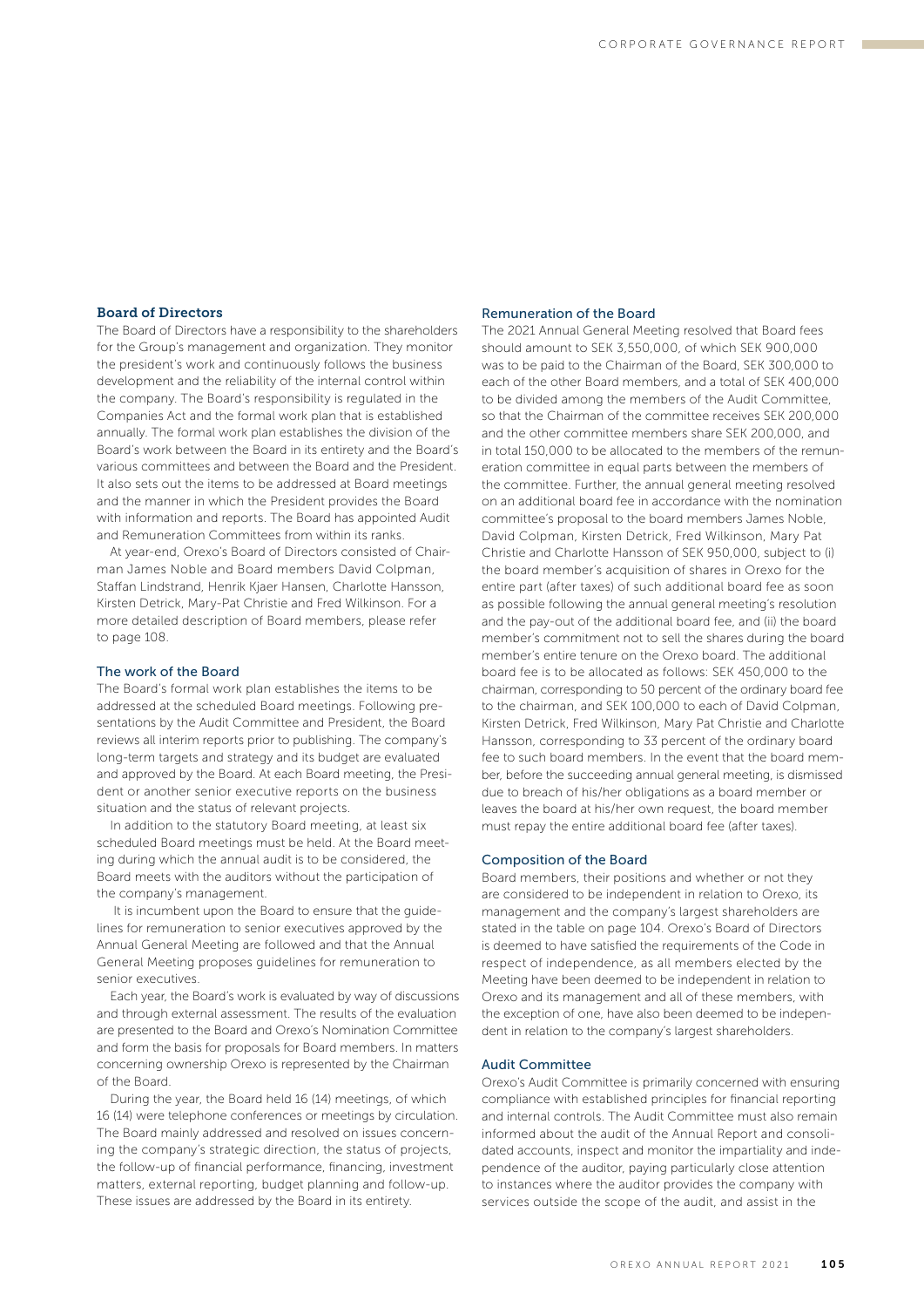preparation of proposals to the General Meeting in respect of auditor selection. The Audit Committee presents the final version of Orexo's interim reports and of the Annual Report to the Board for approval and publication. The Audit Committee meets prior to the publication of each interim report, in connection with the auditor's review of the internal control over the financial reporting and when otherwise necessary. The aforementioned issues are addressed by the Committee and the Board makes resolutions on the basis of the proposals produced. Orexo's auditor attends the meetings of the Audit Committee before the publishing of the interim reports and to present the outcome of the review of the internal control. Matters addressed in the Audit Committee is reported to the Board on a regular basis and the minutes are distributed to the Board.

 During the year, the Audit Committee was convened on 4 (4) occasions. At least one of the members of the Committee must be independent in relation to the company and Executive Management, and also be independent in relation to the company's largest shareholders and have accounting or auditing expertise. The Committee is currently made up of Charlotte Hansson (Chairman), James Noble and Henrik Kjaer Hansen.

#### Remuneration Committee

The Remuneration Committee is tasked with addressing matters concerning salaries and other terms of employment, pension benefits and bonus systems, including any allocation of employee stock options and share awards under the terms of approved incentive programs for the President and the senior executives and managers, as well as remuneration issues of principle nature. The Committee shall meet as often as required. The above issues are addressed by the Committee and the Board makes resolutions on the basis of the proposals from the Committee.

The Committee should possess the required knowledge and expertise to deal with issues related to the remuneration of senior executives. The Remuneration Committee comprises James Noble (Chairman), David Colpman and Staffan Lindstrand. During the year, the Remuneration Committee was convened on 2 (4) occasions and managed other issues with written communication.

## Evaluation of the Board's and President's work

The work of the Board, similar to that of the President, is evaluated annually in a systematic and structured process. The Nomination Committee is informed of the results of the evaluation.

### Auditors

Orexo's auditors is the auditing firm EY, with Authorised Public Accountant Anna Svanberg as auditor in charge. At the Annual General Meeting 2021 EY was re-elected as auditors until the Annual General Meeting 2022. The external auditors discuss the external audit plan and risk management with the Audit

Committee. The auditors perform a review of the interim report for the third quarter, and audit the annual accounts and consolidated financial statements. The auditors also express an opinion on whether this Corporate Governance Report has been prepared in accordance with, and whether certain disclosures herein are consistent with, the annual accounts and consolidated financial statements. The auditors report the results of their audit of the annual accounts and consolidated financial statements, their review of the Corporate Governance Report in the auditor's report, and a separate opinion on the Corporate Governance Report, in a presentation to the AGM. In addition, the auditors present detailed findings from their reviews to the Audit Committee three times per year, and to the Board in its entirety once per year.

For information regarding fees for the company's auditors, see Note 29.

## President and the Management

The President leads the work of the Management Team and makes decision in consultation with them. At the end of 2021 the Management Team consisted of six persons in addition to the President. The Management Team hold regular meetings under the supervision of the President. For a more detailed description of the CEO and the management, see page 110.

## Board of Directors' Report on Internal Control and Risk Management regarding Financial Reporting

The aim of Orexo's risk management systems and processes is to ensure that the shareholders can have the utmost confidence in the financial operation and presented reports, including the information given in this Annual Report and all interim reports. Orexo has established a methodology for developing, implementing, driving and evaluating internal controls and risk management in respect of all parts of the company, including financial reporting.

This methodology conforms to internationally established standards in the industry and comprises a framework with five principal components: control environment, risk assessment, control activities, information and communication, and followup and evaluation.

### Control environment

Pursuant to the Swedish Companies Act, the Board of Directors is responsible for the internal control and governance of the company. To maintain and develop a functional control environment, the Board has implemented a process of risk mapping and established a number of basic control documents and procedures that are of importance to financial reporting. These include the formal work plan for the Board of Directors and the terms of reference for the President, which are reviewed and approved annually by the Board.

In addition, the control environment is continuously updated and secured by means of continuous monitoring and regular evaluations of risk profiles within various functions.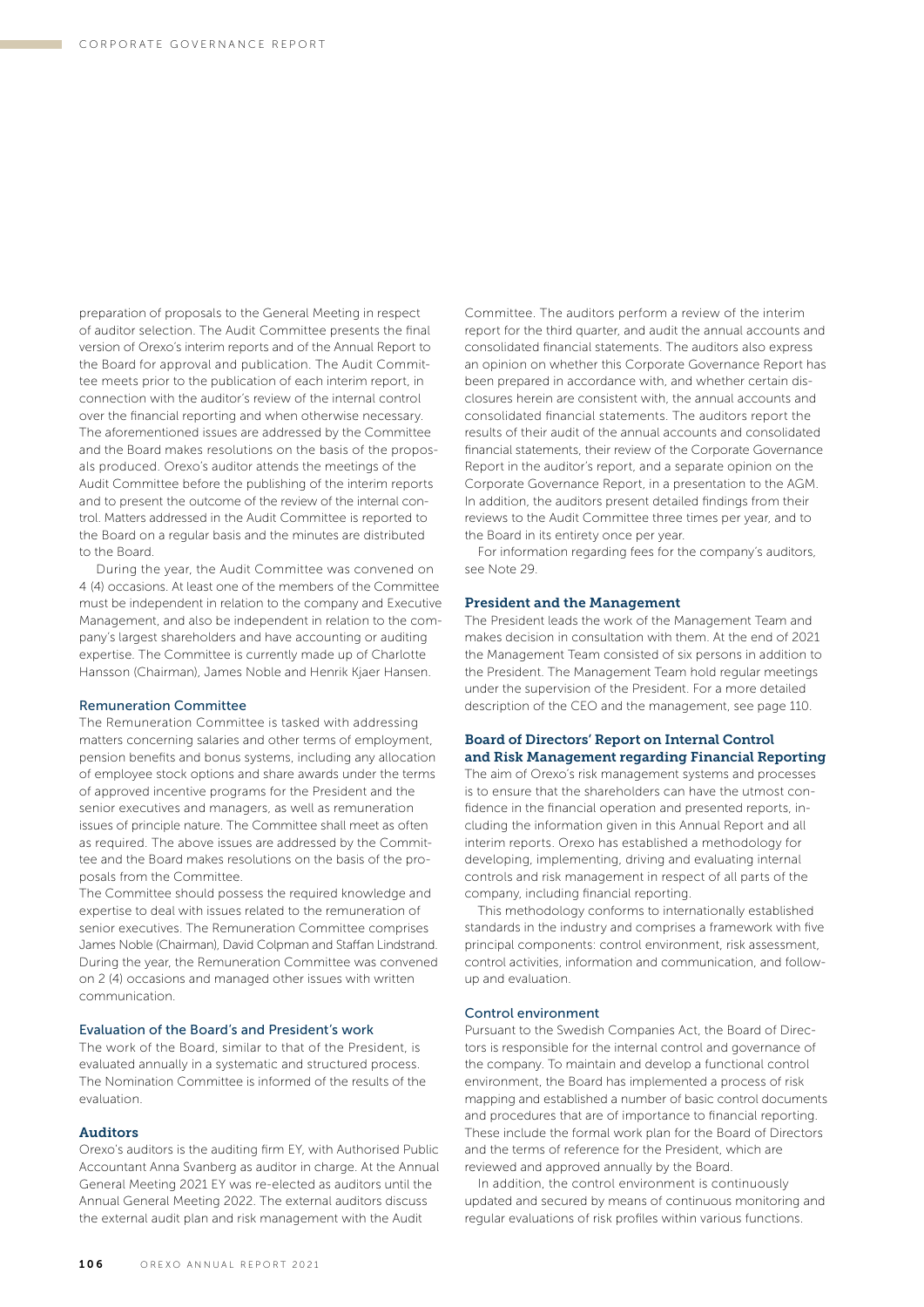Responsibility for the daily work of maintaining the control environment is primarily incumbent on the President. He reports regularly to the Board of Directors and the Audit Committee pursuant to established procedures. In addition, the Board also receives regular reports directly from the company's auditor. Company managers have defined authorities, control functions and responsibilities within their respective areas for financial and internal controls.

## Risk assessment

Orexo regularly conducts evaluations of financial risks and other risks that may impact financial reporting. These reviews extend to all parts of the company and are carried out to ensure that there is no significant risk of errors occurring in financial reporting. There are several areas where the control of financial information is particularly important, and Orexo has established a risk map that highlights a number of key potential risks in the financial reporting system.

The company continuously monitors and evaluates these areas and regularly examines other areas in order to create a set of control procedures that will minimize the risks and impact in these areas. In addition, new and existing risks are identified, addressed and regulated through a process of discussion in forums such as the Management Team, The Board of Directors and Audit Committee.

## Control activities

In light of the risks identified on the risk map, and the continuous monitoring of the methods used to manage financial information, Orexo has developed control activities that ensure good internal control of all aspects of financial reporting. A number of policy documents and procedures have been applied throughout the year to manage reporting and accounting. Standard procedures, attestation systems, financial guidelines and the risk map are examples of such policy documents.

The finance and controller functions are responsible for ensuring that financial reporting is correct, complete and timely. Orexo strives to continually improve its internal control systems and has, on occasion, engaged external specialists when validating these controls.

## Information and communication

Orexo is a listed company in one of the most regulated markets in the world – healthcare. In addition to the highly exacting requirements that Nasdaq Stockholm and the supervisory authorities impose on the scope and accuracy of information, Orexo also employs internal information and communication control functions designed to ensure that correct financial and other corporate information is communicated to employees and other stakeholders.

The Board receives monthly reports concerning financial performance, commercial performance and the status of Orexo's development projects and other relevant information.

The corporate intranet provides detailed information about applicable procedures in all parts of the company and describes the control functions and how they are implemented.

The security of all information that may affect the market value of the company and mechanisms to ensure that such information is communicated in a correct and timely fashion are the cornerstones of the company's undertaking as a listed company. These two factors, and the procedures for managing them, ensure that financial reports are received by all players in the financial market at the same time, and that they provide an accurate presentation of the company's financial position and performance. These procedures are continuously updated to secure compliance with the EU Market Abuse Regulation (MAR).

#### Follow-up

Orexo's management conducts bi-weekly performance follow-up, with an analysis of deviations from the budget and plans. Orexo's controller function also conducts monthly controls, evaluations and follow-ups of financial reporting. Because much of the company's product development is carried out in project form, this is followed up on a continuous basis from a financial perspective. Routines and reporting is implemented to secure continuous follow-up on all aspects of the ZUBSOLV® business, e.g. manufacturing, sales performance, wholesaler orders, sales force performance, inventory levels etc. The Board of Directors and the Audit Committee review the Annual Report and interim reports prior to publication. The Audit Committee discusses special accounting policies, internal control framework, risks and other issues associated with the reports. The company's external auditor also participates in these discussions.

#### Internal audit

Orexo has no separate internal audit function. The Board annually evaluates the need for such a function and, considering the size and structure of the company, has found no basis for establishing a separate internal audit function. The Board of Directors monitors the internal control over financial reporting through regular follow-ups by the Audit Committee and the Board.

## Further information about Orexo's corporate governance

The following information is available at www.orexo.se (in Swedish) and www.orexo.com (in English):

- Articles of Association
- Information about the Swedish Code of Corporate Governance
- Information from General Meetings of previous years
- Information from the Nomination Committee
- Information about remuneration principles for senior executives
- Corporate governance reports from 2009 onwards
- Information for the 2022 Annual General Meeting (convening notice, Nomination Committee proposals, presentation of the work of the Nomination Committee, etc.).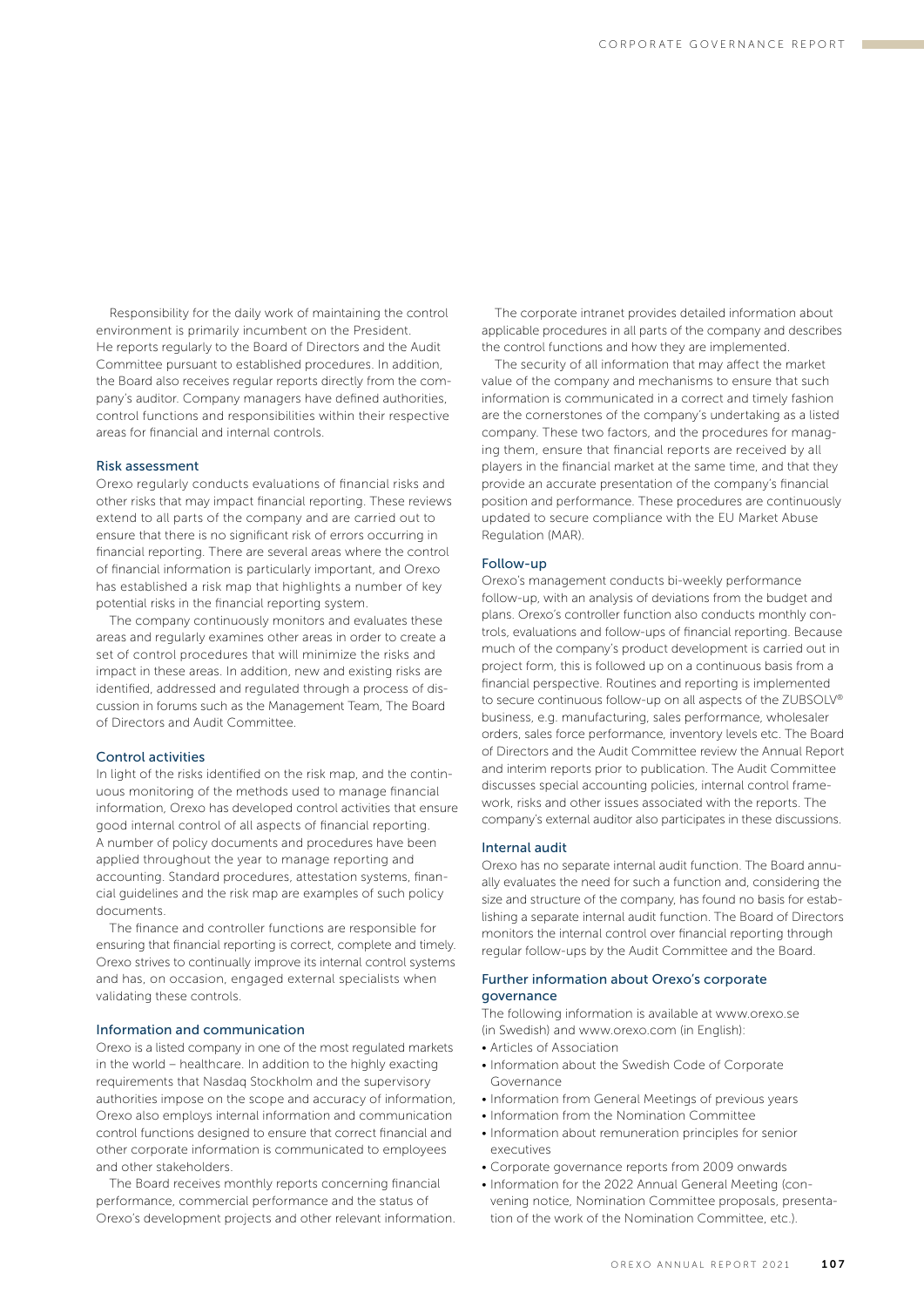# Board of directors



## James Noble

Chairman of the Board of directors since 2020. M.A. from the University of Oxford.

## Other assignments

Board member of Adaptimmune and Chairman of the Board of two private UK-based cancer research companies

## Previous experience

Co-founder and CEO of Adaptimmune and Immunocore. Board member and Deputy Chairman of GW Pharmaceuticals until its acquisition by Jazz Pharmaceuticals. Chairman and CEO of Avidex, which was acquired by Medigene. Other positions as Board member include companies, such as Medigene, PowderJect Pharmaceuticals and CuraGen Corporation.

## Holdings 2021

9,500 shares, and bonds of a nominal value of SEK 2,500,000.



Staffan Lindstrand

Board member since 2002. M.Sc. in Engineering.

## Other assignments

Partner of HealthCap since 1997, Board member of HealthCap AB, Doctrin AB, Elsa Science AB, GET.ON Institut für Online Gesundheitstrainings GmbH, and The Swedish Association of Exchange-listed companies.

## Previous experience

Ten years in investment banking.

Holdings 2021 881 shares.



## Charlotte Hansson

Board member since 2020. MSc. in Business Administration from Handelshögskolan at the University of Gothenburg.

## Other assignments

CFO at Tele 2 AB.

Previous experience CFO at Systembolaget AB, CFO & Executive VP at Cision AB, CFO at Addici AB and various positions within business controlling at Modern Times Group.

Holdings 2021 2,500 shares.



## Henrik Kjaer Hansen

Board member since 2018. BSc. in Business Administration and a MSc. in Applied Economic and Finance at Copenhagen Business School.

## Other assignments

Senior Director, Principal Investments, Novo Holdings A/S. Board member of Xellia Pharmaceutical.

## Previous experience

Senior Vice President in Moelis & Co. in London. focusing on healthcare M&A transactions. Other previous employments include Deutsche Bank and ABN AMRO, all in London.

## Holdings 2021

Does not hold any shares. Dependent in relation to major shareholders in the company.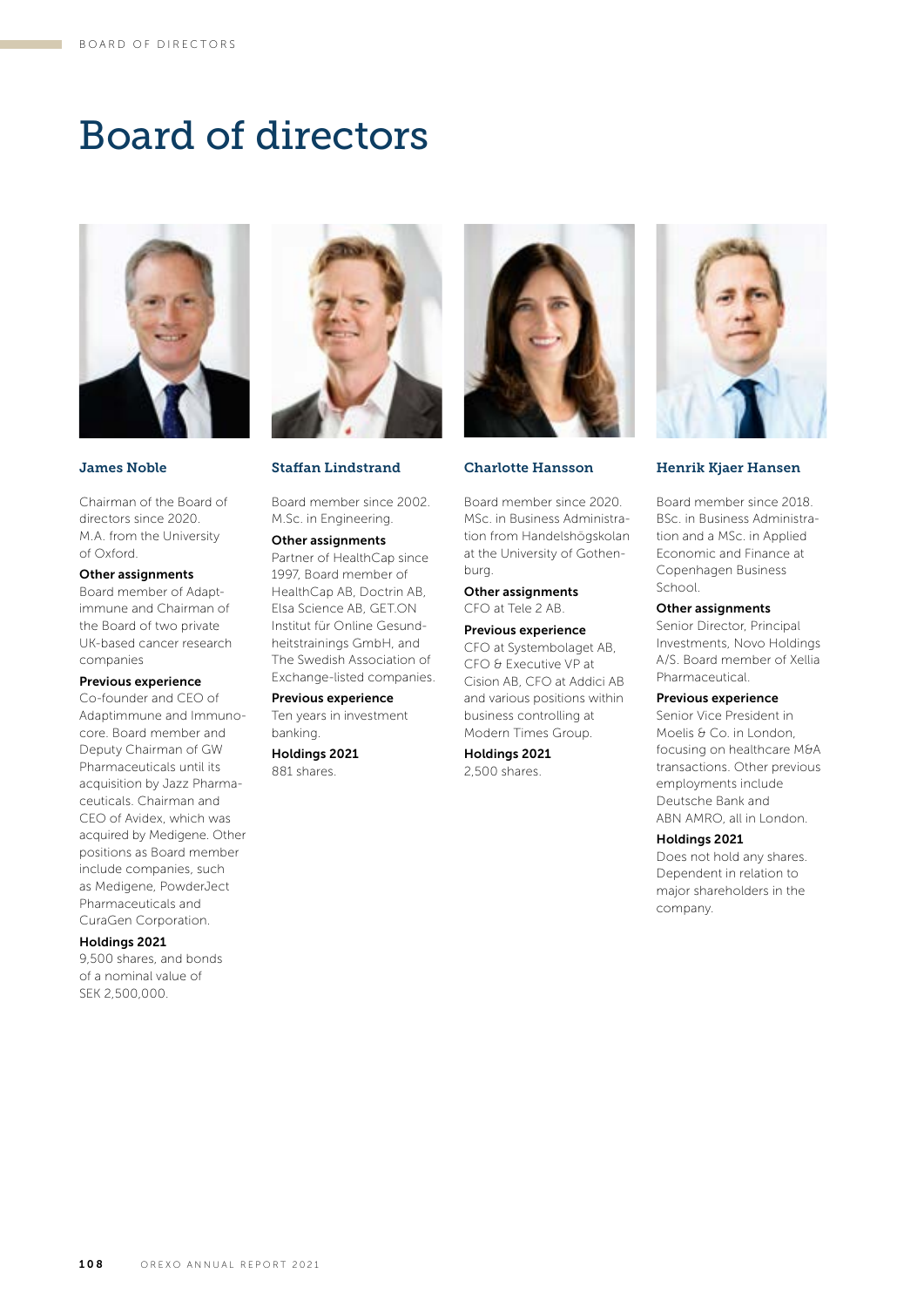

## David Colpman

Board member since 2015. B.Sc. Pharmacy.

## Other assignments

Director of Colpman Consulting Ltd. Member of the Royal Pharmaceutical Society. Board member of HRA Pharma and Forendo Pharma Ltd.

## Previous experience

Head of Global Business Development 2012–2014, Senior Vice President of Business Development at Shire plc 1999–2012. Various business development and commercial positions at Glaxo Wellcome, Novo Nordisk and Boots Pharmaceuticals.

#### Holdings 2021

4,379 shares.



## Kirsten Detrick

Board member since 2016. MBA.

## Other assignments

Managing Director at Takeda Austria GmbH and Takeda Osteuropa Holding GmbH.

## Previous experience:

Vice President Global Marketing, Therapeutic Area Commercial Lead – GI at Takeda Pharmaceuticals, Executive Director positions within US as well as Global Marketing and Commercialization at Amgen Inc. 2004– 2013, Various marketing and commercial positions at Bristol-Myers Squibb 1991 –2004. Former member of the Board of Southern California Biomedical Council and member of Healthcare Businesswomen's Association.

## Holdings 2021

1,500 American Depository Receipts, listed in USD.



## Mary Pat Christie

Board member since 2019. MBA.

## Other assignments

Board member of Hackensack Meridian Health's Carrier Clinic and Restaurant Technologies.

## Previous experience

Managing Director at Angelo Gordon & Co., where she focused on business development of new fund strategies and new strategic alliances. Prior to that at Cantor Fitzgerald as an Institutional Salesperson and was an original partner at the Seaport Group. Christie was also the founder of Mendham Capital Management. Her career also includes high level roles at JP Morgan, Donaldson, Lufkin & Jenrette, and Fleet Bank.

#### Holdings 2021

1,150 American Depository Receipts, listed in USD.



## Fred Wilkinson

Board member since 2019. MBA., B.Sc. Pharmacy.

## Other assignments Board member of Alter Pharma Group.

Previous experience

Chief Executive Officer and Board member of Impax Laboratories, Inc., President of the Specialty business at Watson Pharmaceuticals, Inc. (currently Allergan), President of Duramed Pharmaceuticals, Inc., Chief Executive Officer of Columbia Laboratories, and multiple positions at Sandoz Pharmaceutical Corporation, Inc.

## Holdings 2021

2,100 American Depository Receipts, listed in USD.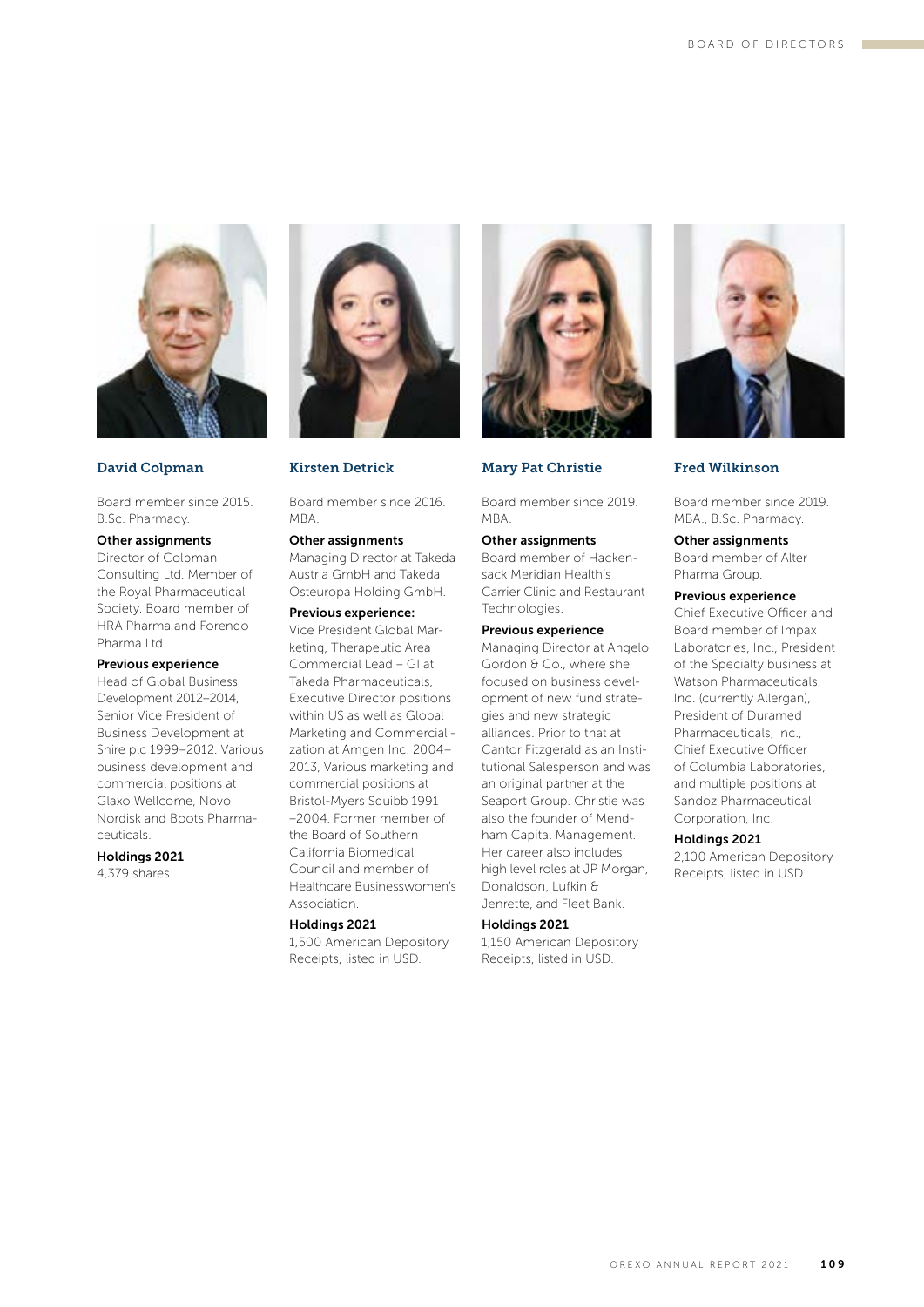## Management



## Nikolaj Sørensen

President and CEO since 2013. B.Sc., and M.Sc., Copenhagen Business School, Denmark.

#### Other assignments

Member of the Board, Bioservo Technologies AB and Moberg Pharma AB.

## Previous experience

Senior management positions at Pfizer Inc. with a focus on commercialization in Europe and Chairman of the Board and Managing Director at Pfizer AB. Prior to Pfizer management consultant at Boston Consulting Group (BCG), leading several projects within M&A, commercial transformation, and turn-arounds.

## Holdings 2021

88,865 shares and stock options/share awards entitling to 192,960 shares.



Joseph DeFeo

EVP and Chief Financial Officer since 2018. B.Sc. in accounting. Clarion University, US, and a MBA in finance, St. Joseph's University, US.

## Previous experience

Vice President, Finance & Administration at Orexo US Inc., 2013–2017. Prior to joining Orexo, Head of International Treasury and led finance for the commercial operations in the US for two major pharmaceutical companies.

## Holdings 2021

4,969 shares and stock options/share awards entitling to 99,032 shares.



Robert Rönn

SVP and Head of R&D since 2019.

MSc in Chemical Engineering and PhD in Medicinal Chemistry, Uppsala University, Sweden.

#### Previous experience

Head of Pharmaceutical Development & IP at Orexo AB since 2016 and prior to that extensive experience of drug discovery and development, as well as patent prosecution and litigation, from various key positions at Biolipox AB and Orexo AB.

#### Holdings 2021

2,805 shares and stock options/share awards entitling to 70,922 shares.



Robert A. DeLuca

President of Orexo US Inc. since 2013. R. Ph.

#### Other assignments

Member of the St. John's College of Pharmacy Dean's Advisory Board, American Society of Addiction Medicine, Academy of Managed Care Pharmacy and the American and New Jersey Pharmacists Associations.

#### Previous experience

Extensive experience establishing commercial operations in the US with a combined background in market access, marketing, and sales. Has held leadership positions at multinational pharmaceutical companies including Sanofi-Aventis, Schering Plough, Berlex and Pharmacia, and most recently served as Chief Commercial Officer at Archimedes Pharmaceuticals.

## Holdings 2021

8,586 shares and stock options/share awards entitling to 99,854 shares.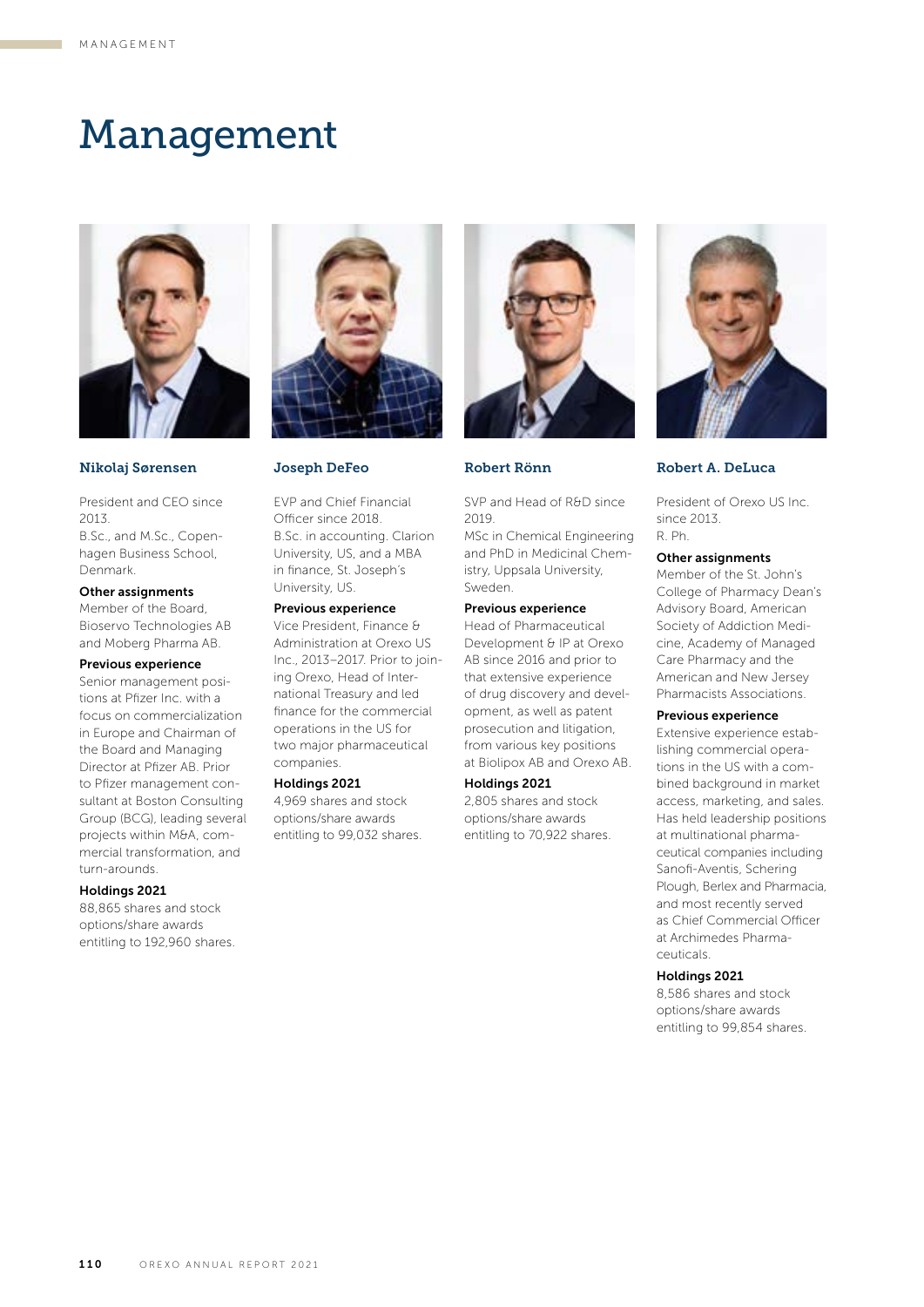

## Dennis Urbaniak

EVP Digital Therapeutics since 2019. Monmouth University, US, BS Business Administration/ Marketing/English.

## Other assignments

Member of HIMSS<sup>1</sup>

## Previous experience

Chief Digital Officer, Havas Health & You, Chief Executive Officer, Havas Health Plus. Prior to Havas Health & You, Managing Director Accenture Digital Life Sciences Analytics and Janssen Client Account Lead. Before joining Accenture, twenty years at Sanofi in various sales and marketing roles.

#### Holdings 2021

10,000 shares and stock options/share awards entitling to 84,700 shares.



## Cecilia Coupland

SVP and Head of Operations since 2019. MSc in Chemical Engineering, Uppsala University, Sweden.

#### Previous experience

Head of Supply Chain & Planning at Orexo since 2014 and prior to that extensive experience of global pharmaceutical manufacturing and supply chain management, as well as drug development and project management, from various key positions at AstraZeneca and Orexo AB.

## Holdings 2021

4,419 shares and stock options/share awards entitling to 71,410 shares.



## Michael Sumner

Chief Medical Officer since 2013. MB BS, MRCP (UK), MBA.

Other assignments

Scientific Advisory Board FirstString Research Inc.

## Previous experience

Extensive experience within the pharmaceutical industry from Novartis Pharmaceuticals, Aventis Behring, Novo Nordisk and prior to joining Orexo held the position of Vice President Clinical and Medical Affairs at Shire.

## Holdings 2021

29,120 shares and stock options/share awards entitling to 78,792 shares.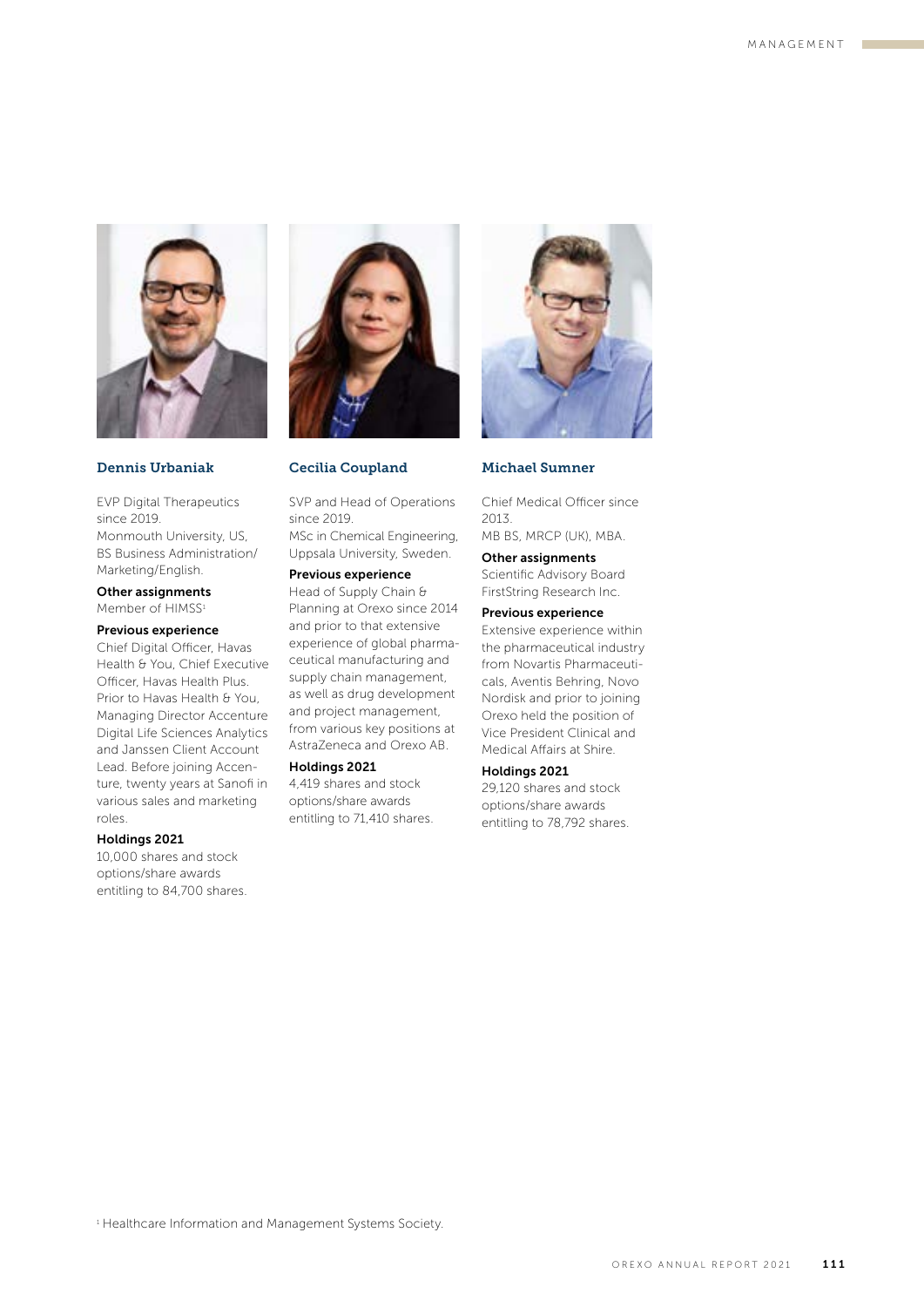## Auditor's report on the corporate governance report

## To the general meeting of the shareholders of Orexo AB,

corporate identity number 556500-0600.

## Engagement and responsibility

It is the Board of Directors who is responsible for the corporate governance statement for the year 2021 on pages 101–112 and that it has been prepared in accordance with the Annual Accounts Act.

## The scope of the audit

Our examination has been conducted in accordance with FAR's auditing standard RevU 16 *The auditor's examination of the corporate governance statement*. This means that our examination of the corporate governance statement is different and substantially less in scope than an audit conducted in accordance with International Standards on Auditing and generally accepted auditing standards in Sweden. We believe that the examination has provided us with sufficient basis for our opinions.

### Opinions

A corporate governance statement has been prepared. Disclosures in accordance with chapter 6 section 6 the second paragraph points 2–6 the Annual Accounts Act and chapter 7 section 31 the second paragraph the same law are consistent with the annual accounts and the consolidated accounts and are in accordance with the Annual Accounts Act.

Stockholm, Sweden, March 30, 2022 Ernst & Young AB

Anna Svanberg Authorized Public Accountant